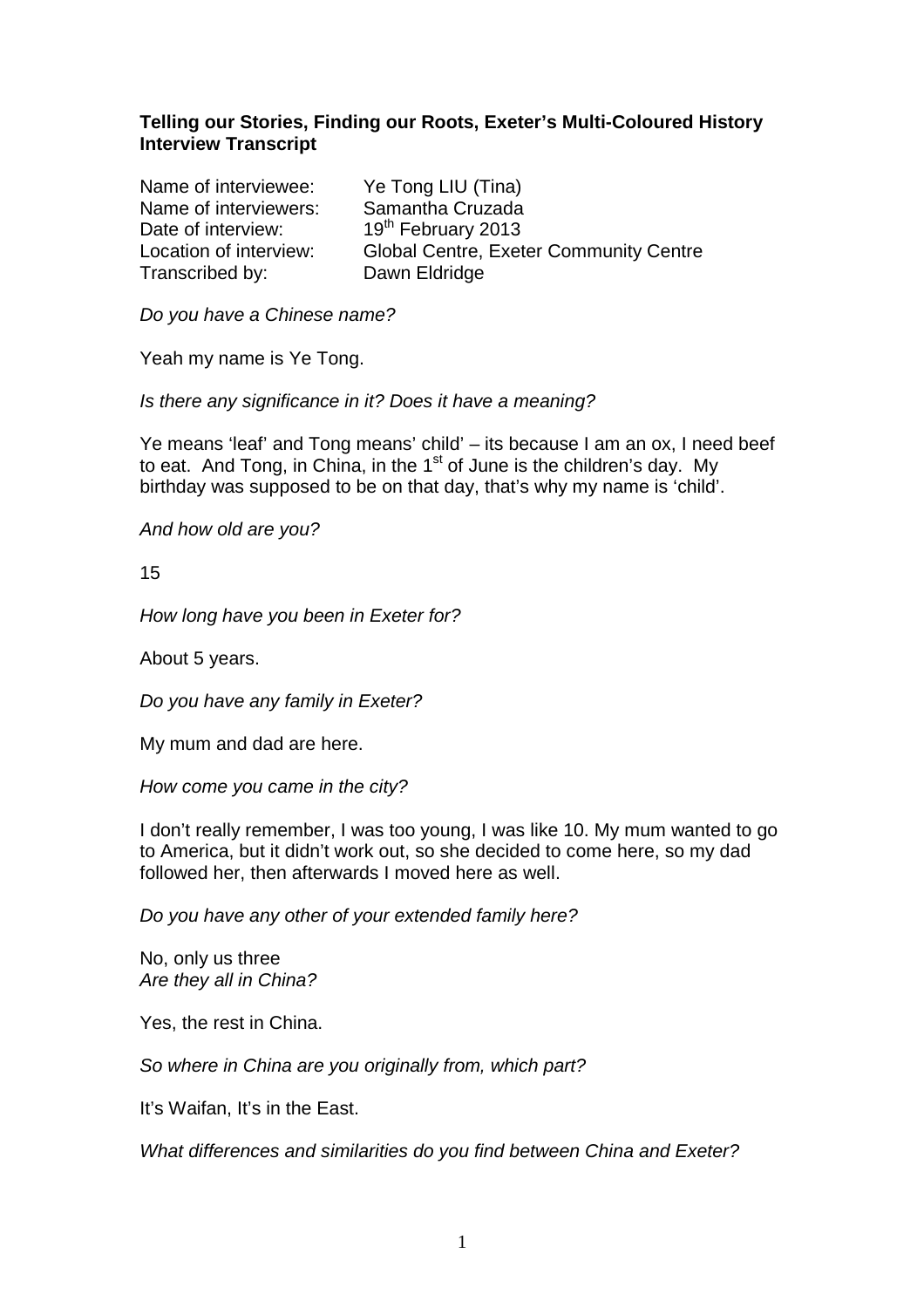# The place or people?

### Both

The people are really different. The people in China are generally really quiet and more calm, and for here really open. Yes, I think that's the main difference in people and the place – the air is more clean here. And it's quite open, there's not much tall buildings and it's not really crowded – the opposite in China.

### Can you remember your earliest memory in Exeter, like when you first got here?

Yeah, I remember I used to, we lived in this home stay, kind of, and I lived with this English person. When I first saw him he talked to me in English and I didn't really understand anything. So that's all I remember.

# Did you find it hard adapting with the language?

Yes, I found it really hard. In schools especially, I didn't understand anything and Year 6 when I came here, I didn't really understand anything, but it gets better.

### Did you find that it was hard for you to make friends because you didn't know the language at first?

Yes, that's right it was really hard, but it's harder in secondary school, because in primary school the teacher will tell you to be friends with someone, but in secondary school you kind of have to make your own friends.

#### So was that difficult or hard?

It was difficult at first, but once you know one friend or get to know more friends, it gets better.

Did you experience like any discrimination because of your race?

A little bit, but it didn't really matter.

Did you not get affected by it?

No

But, do you think it's a problem in your school?

I don't think so – no I don't think it's a problem.

Are your friends like all white or is it like a mixture?

I have two white friends, and the rest is Asian – a mixture, Filippinos.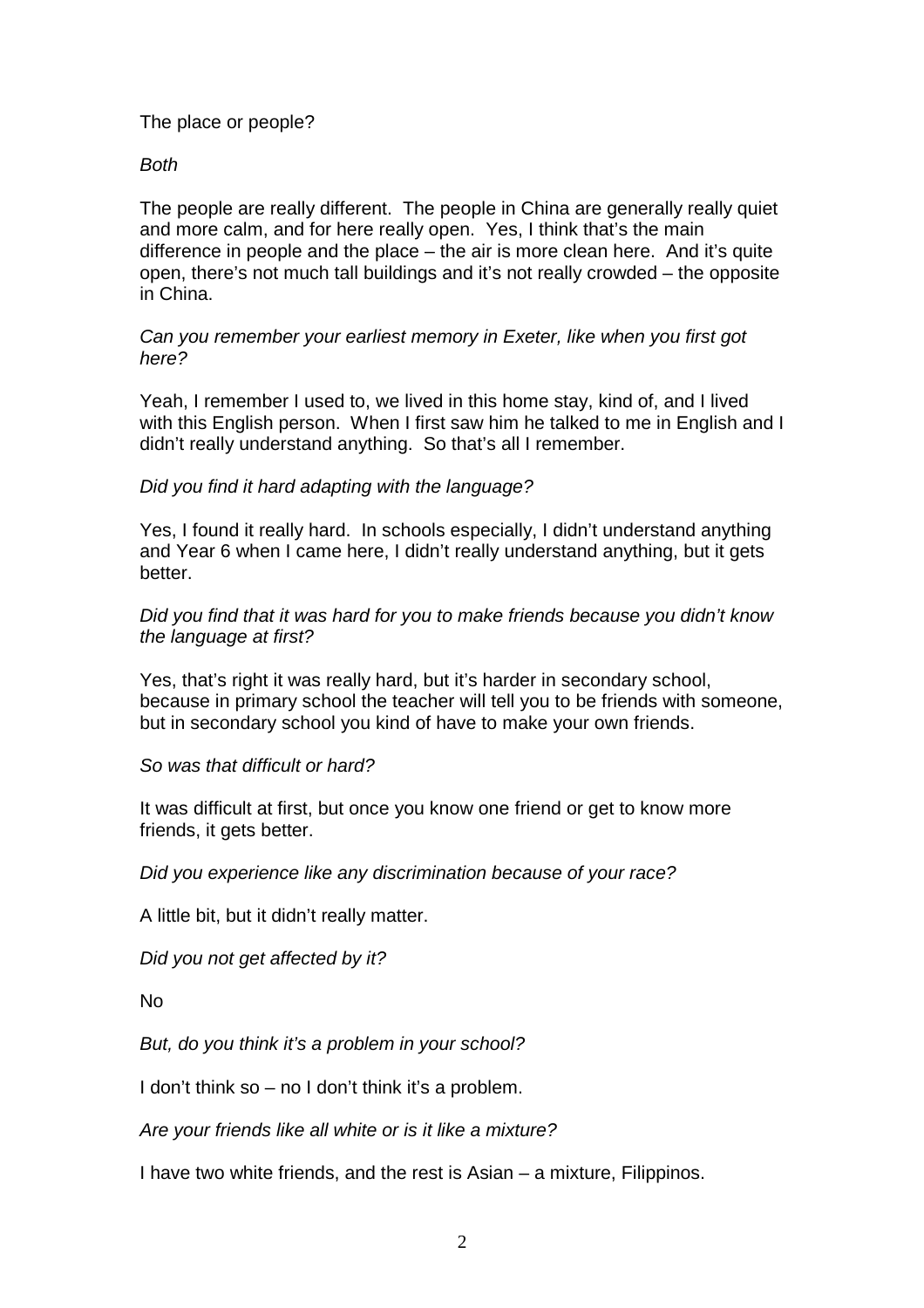# What do you like and dislike about living here in Exeter?

What I like is that people are usually not very busy or tired, and the life here is really calm and slow. But the thing is it gets really boring, if you live in a place like this, because all you can do is go around town and that's all you can do.

So would you prefer to live in China?

Yeh, I would. Basically because there are more things to do in China, because it's a bigger place.

Do you consider yourself Chinese or British, or a bit of both?

A bit of both, perhaps more Chinese I think.

Can you, if you have like, British friends, do you have things in common that have to do with Britain in general?

Because I don't have that many British friends, so I think my British friends kind of change when they are next to me, but I don't really change for them because I don't know anything about them.

Do you celebrate any festivals?

Yeah, Christmas, Easter.

Anything that's specifically Chinese?

Chinese.. New Year.

Do you invite any of your British friends?

No, I don't think…

How come you don't?

Because my family doesn't really celebrate it as a really, really big festival. Sometimes my family just ignore it. We only celebrate sometimes so... In China we don't celebrate New Year with friends, we only celebrate with friends anyway, so no.. and family.

#### Do you think being in a different country does it like stop you from properly celebrating?

I can celebrate it properly if I want to, but because I think New Year is more important when you are small, but when you get bigger it's not that much of a deal, because you are growing and it's not that important any more.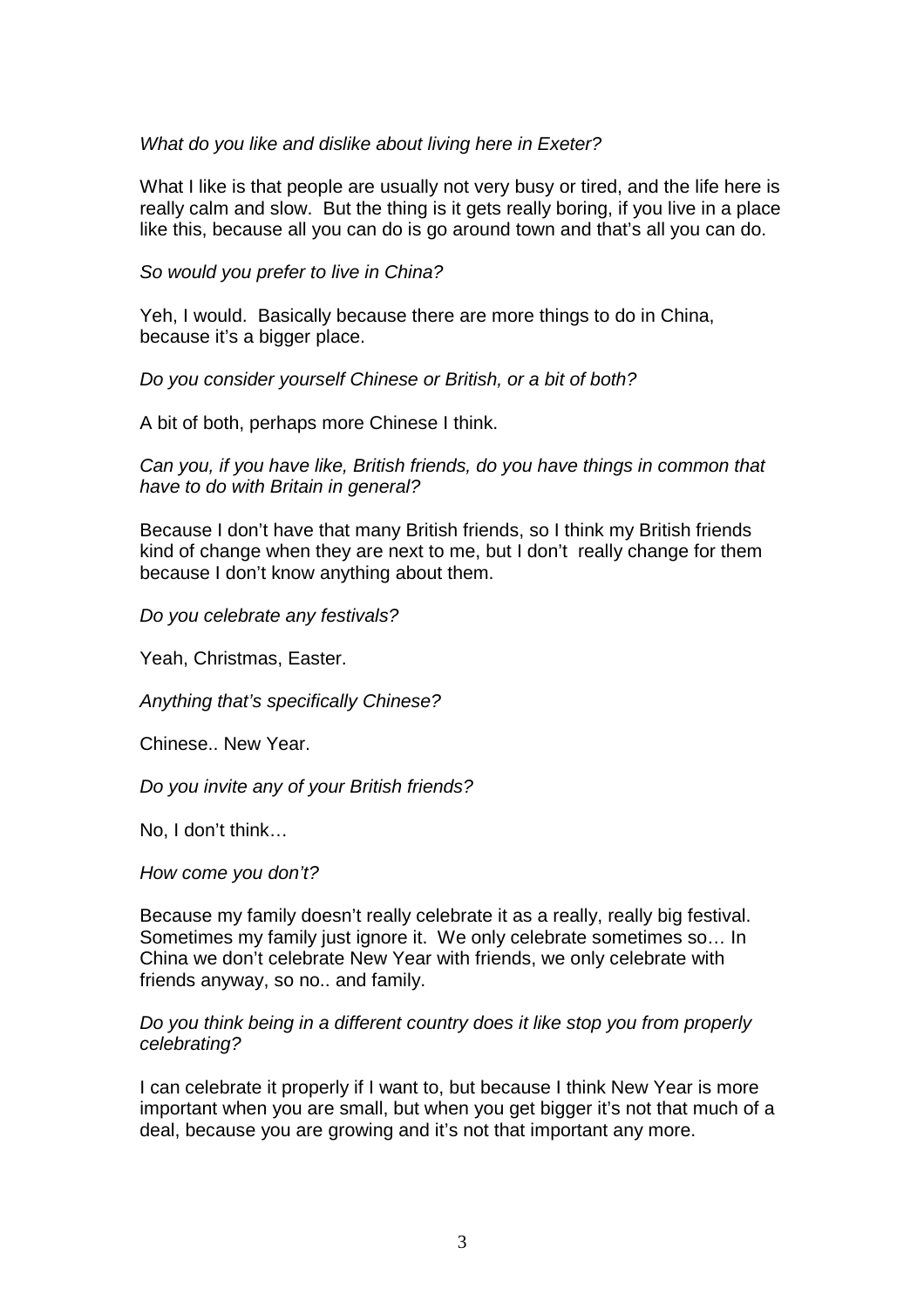What rites of passage are important, for example, in China, like weddings, or funerals or harvest, like agriculture. In Chinese culture is it important to have weddings or funerals..

I think that funerals are more important than a wedding, because it's a big thing and if someone in my family has a funeral, for example, if someone in my family doesn't go, it will be a really rude thing, but if I have a wedding and someone doesn't go that will be fine.

Are you a member of a faith group?

No

Do you think it's got to do with the fact that China doesn't really have a religion?

Yes, I think so, I don't have people, my family is not religious. My school taught us to believe in the country rather than a religion.

Do you have like arguments with people who have a different belief?

No

What are your hobbies, what kind of music do you like?

I like Korean music.

#### Tell me more about that.

Korean music is really addictive. I think, compared to American music or British music, it has more things to do with it, it's not about the music it's about the people and the fans, because they are more involved. The stars, the idols, they do things for their fans, for example like fans' areas, but I don't find other, like for example American idols do that often. So I think K-Pop's better.

What kind of bands do you like?

I like Exo. it's a group made by SM entertainment, it's the top three big entertainments in South Korea.

#### How many members are there?

They have 12 members, so quite a lot. If you have never heard of K-Pop before. K-Pop doesn't really have much solo artists, it's basically all groups, so you will somehow find someone you like in that group, I find that really cool.

Have they like got any Chinese members?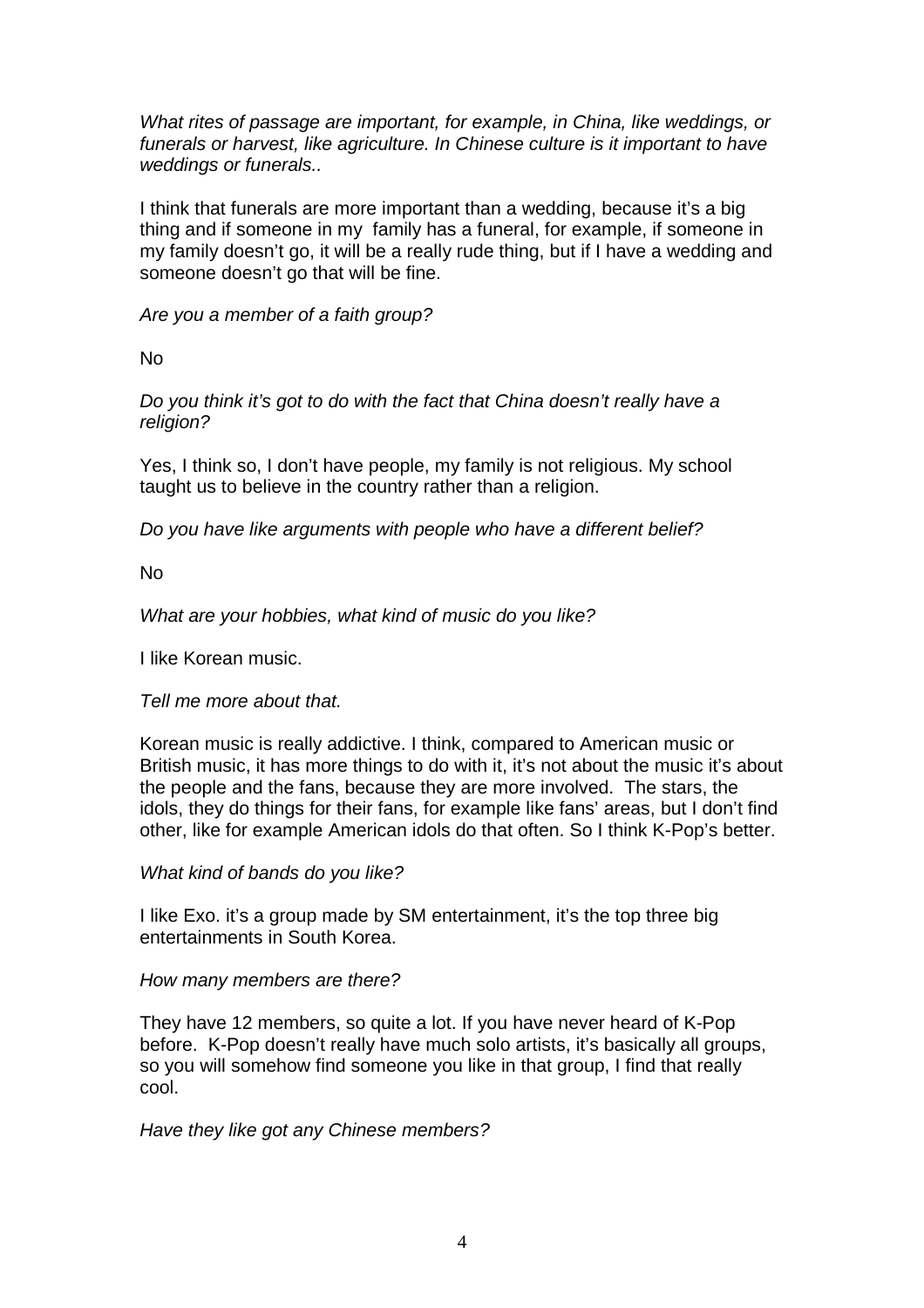Yes, they sometimes add people from other Asian countries so they get more fans all over the world.

### Do you watch any TV shows or dramas?

I don't watch any English or like, European TV shows, I just watch Asian ones, because the story lines are like basically the same all the time, and they just change.

### What, in British television?

Oh both I think. I don't like the type of drama the British ones. I think the people really. Because for the Chinese drama the actor and actress has to be really good looking. I find these people good looking for me, but I don't find the people in English dramas good looking for me.

Is it because they are Chinese, or they are British?

No, I'm just more used to it.

Just more used to seeing Chinese people?

Yes

Also, to do with the dramas, is it because of the culture?

Yes, because it's like for example, love stories, they are really different. In the Chinese drama, it would be really slow so it might take about 20 episodes for them to become together, but in a British drama, they might just be married in the second episode.

I think it's to do with lifestyles.

#### Elaborate.

Chinese people treat marriage really important, so you have to be with someone for more than, I would say, three to five years until you can get married. Whereas here, you see someone you like you can just marry them.

#### Do you use the internet?

Yes, all the time – I don't really watch TV.

### Do you like the freedom in this country, because the internet in China has no You Tube. Do you like the freedom here?

Yes, but it's not a real big deal because in China I don't really need to go on things like You Tube because there are Chinese websites I can use. Like here I can't use some of the Chinese websites here - depends where I am and what things I want to look for. But it's usually easier to go on the internet here, because in China we have something that's like a twitter thing as well,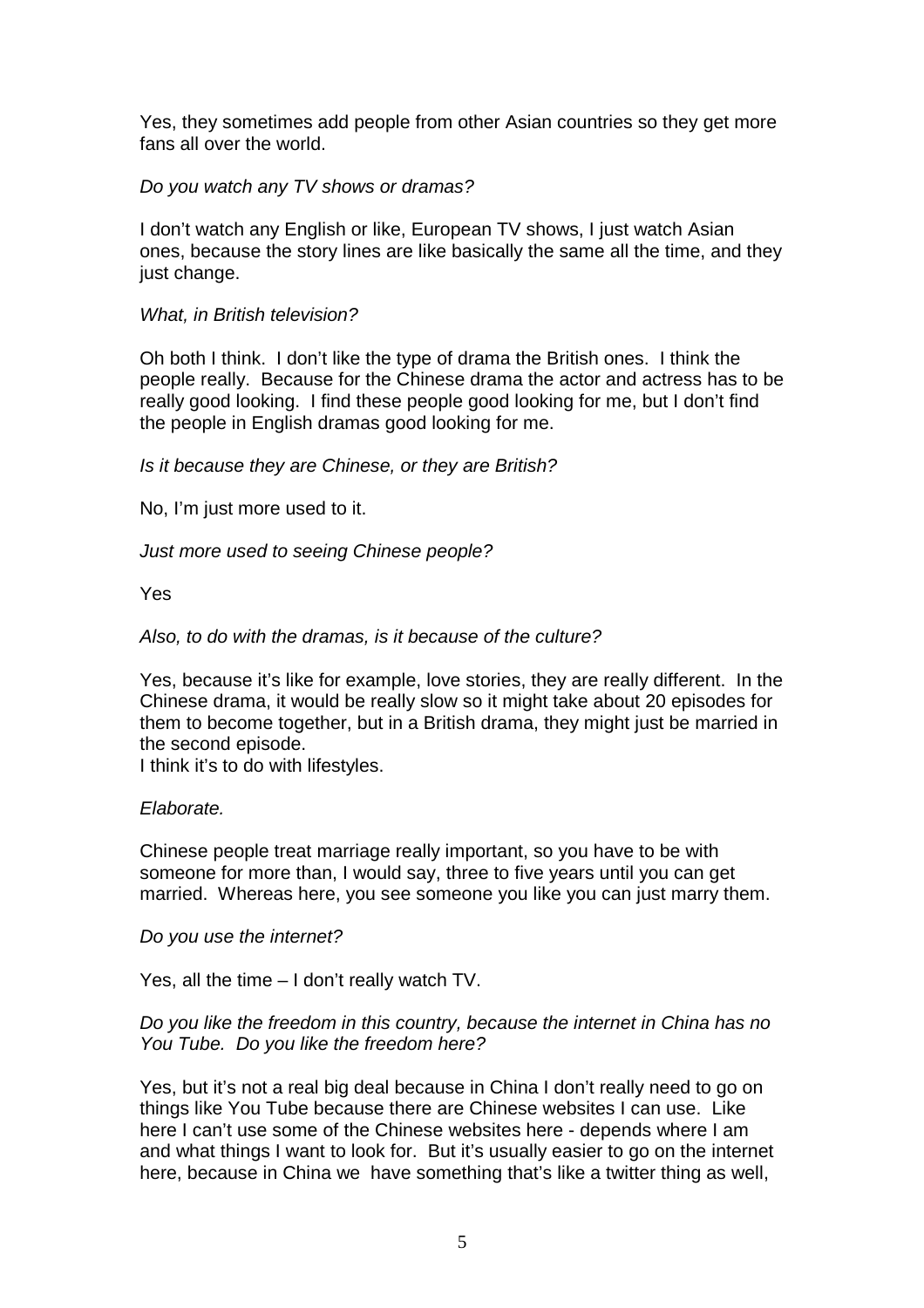but if you say something to do with politics sometimes it just gets deleted and your account as well.

So you like the fact that there's more freedom of speech here

Yes.

What language are your comfortable with?

Speaking wise I think it's Chinese, but writing it would be in English.

How come writing in English?

Because I don't find any context where I would write in Chinese, I just talk to Chinese people, but I don't really need to write to them. I write in English in school and other places.

And what language do you think in?

Depends who I am with, both.

You know you said earlier that you have different ethnic friends, have they experienced any racism?

I don't think so, no – or they didn't tell me.

What are your views of the police and other public services in this country compared to China?

I don't know I don't see the police often. I think the council is really nice here – I don't know about police, I don't really see them often. But I think it's safer here, that's why I don't see police often. In China, it's like police in the street all the time.

Do you think it's got to do with the population or the government?

I think it's to do with population.

Do you support a particular political party?

No, because in China, people don't really vote for presidents or anything. People older than me, like my dad for example, might care about politics, but for my generation, we don't really care any more.

So you just let it happen?

Yes

But in this country, would you want to vote?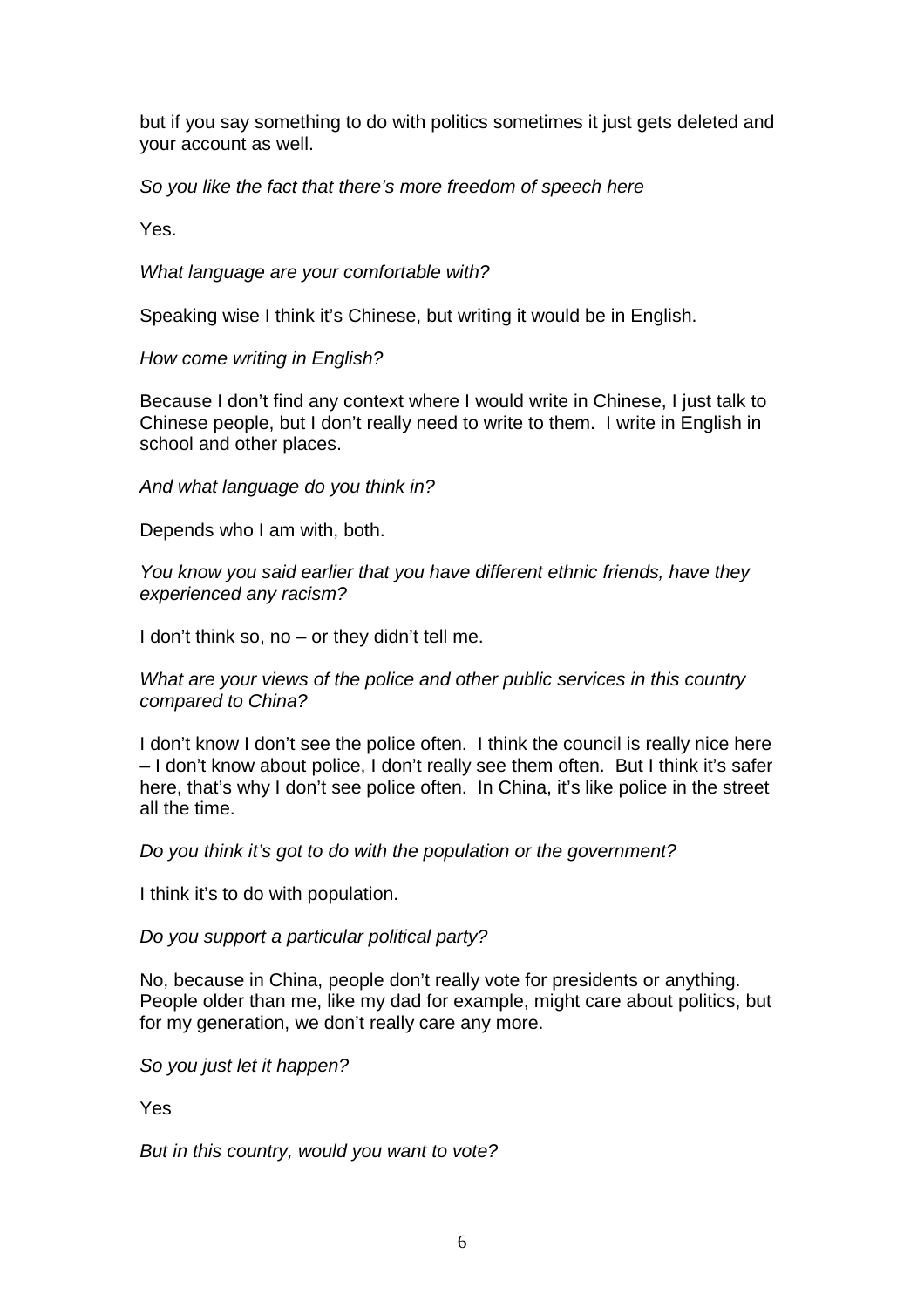# No

So you don't really care if it's a democracy?

No, I think it's more to do with me. I think other people from China might care, but I personally don't.

Can you tell us a folk tale from China?

OK, there's this person called Ho Hi, and in China apparently we used to have 10 suns and it was really, really hot so he decided to kill the other 9 suns, so people can live normally.

You know in China, there's a lot of historical dramas, why do you think that is?

I think because the context makes the stories different. Because, in the olden days, you can't decide who you want to marry, your parents choose for you, so it really makes the story different. So if you live in the modern world, you can just go out with whoever you want.

So people want to see like, how far you can…

Yes

Can you give us a song or your national anthem?

Ok – can I just sing a little bit [sings..]

What does it mean?

I think it was when we had the war, it's basically saying that you should never give up, and encouraging people, the soldiers to fight. It's historical.

You know China has had a lot of success with the Olympic teams and sportswise and .. business, What are your comments on that? Do you feel proud?

Yeah, I do feel proud, I think China is getting better at sport, especially swimming, because we didn't win any medals in swimming before, but in the 2012 Olympics, this girl, 15 year old girl and boy both won a medal in swimming.

Do you think China is going to do well in swimming as well?

I don't know, I think once we've won medal, they will find something new, because it's hard to keep up. They will find another sport to be good at. Rather than keeping, carrying on being good at that one sport

So you want to be good at loads of sports, to win loads of Gold medals.

What message would you like to give to Exeter's people?